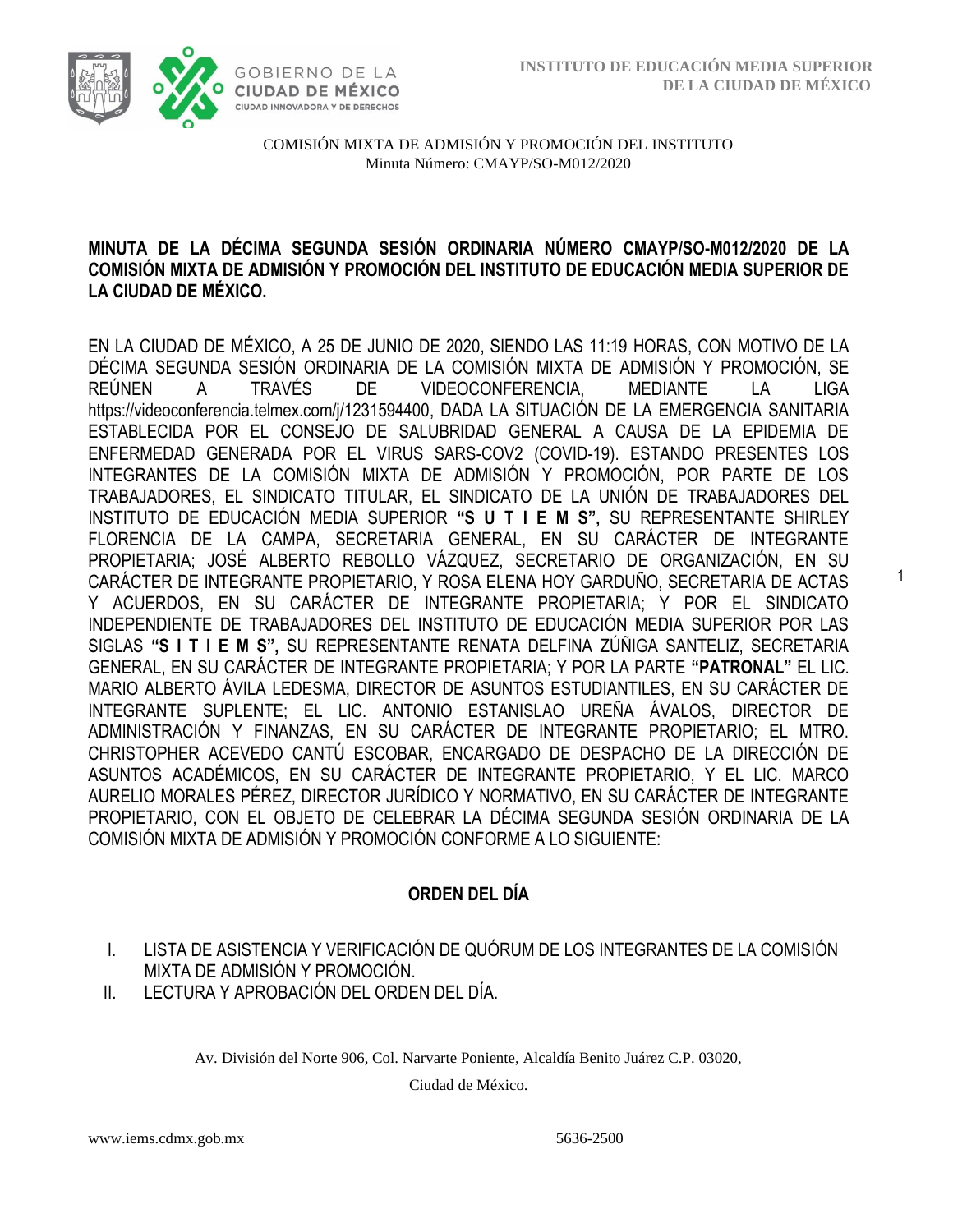

- III. SE SOMETE A CONSIDERACIÓN EL DICTAMEN NÚMERO DIC-IEMS-CMAYP-011-2020.
- IV. SE SOMETE A CONSIDERACIÓN LA CONVOCATORIA NÚMERO CON-003-CMAYP-2020.
- V. SE PROPONE FECHA PARA LA CELEBRACIÓN DE LA DÉCIMA TERCERA SESIÓN ORDINARIA DE LA COMISIÓN MIXTA DE ADMISIÓN Y PROMOCIÓN.
- VI. SE PROPONE FECHA PARA LA PRESENTACIÓN DEL LISTADO DE PLAZAS VACANTES DE PERSONAL ADMINISTRATIVO Y DOCENTE.

# **M I N U T A**

**PRIMERO.-** DE ACUERDO CON LA LISTA DE ASISTENCIA DE LOS INTEGRANTES DE LA COMISIÓN, EXISTE QUÓRUM LEGAL VÁLIDO PARA LLEVAR A CABO LA DÉCIMA SEGUNDA SESIÓN ORDINARIA DE LA COMISIÓN MIXTA DE ADMISIÓN Y PROMOCIÓN.

**SEGUNDO.-** PREVIA LECTURA SE APRUEBA EL ORDEN DEL DÍA PROPUESTO POR LOS INTEGRANTES.

2

**TERCERO.-** LOS INTEGRANTES DE LA COMISIÓN MIXTA DE ADMISIÓN Y PROMOCIÓN APRUEBAN EN TODAS Y CADA UNA DE SUS PARTES EL DICTAMEN DIC-IEMS-CMAYP-011-2020 PARA TODOS LOS EFECTOS ADMINISTRATIVOS CORRESPONDIENTES.

**CUARTO.-** LOS INTEGRANTES DE LA COMISIÓN MIXTA DE ADMISIÓN Y PROMOCIÓN APRUEBAN EN TODAS Y CADA UNA DE SUS PARTES LA CONVOCATORIA CON-003-CMAYP-2020 PARA TODOS LOS EFECTOS ADMINISTRATIVOS CORRESPONDIENTES.

**QUINTO.-** SE ACUERDA FECHA PARA LA PRESENTACIÓN DEL LISTADO DE PLAZAS VACANTES DE PERSONAL ADMINISTRATIVO Y DOCENTE POR PARTE DE LA DIRECCIÓN DE ADMINISTRACIÓN Y FINANZAS PARA LA DÉCIMA CUARTA SESIÓN ORDINARIA DE LA COMISIÓN MIXTA DE ADMISIÓN Y PROMOCIÓN.

**SEXTO.-**. SE ACUERDA FECHA PARA LA CELEBRACIÓN DE LA DÉCIMA TERCERA SESIÓN ORDINARIA DE LA COMISIÓN MIXTA DE ADMISIÓN Y PROMOCIÓN EL DÍA 2 DE JULIO DE 2020, A LAS 11:00 HRS. SE ENVIARÁ MEDIANTE CORREO ELECTRÓNICO LA LIGA DE LA VIDEOCONFERENCIA A LOS INTEGRANTES, PREVIO A LA SESIÓN RESPECTIVA.

Av. División del Norte 906, Col. Narvarte Poniente, Alcaldía Benito Juárez C.P. 03020,

Ciudad de México.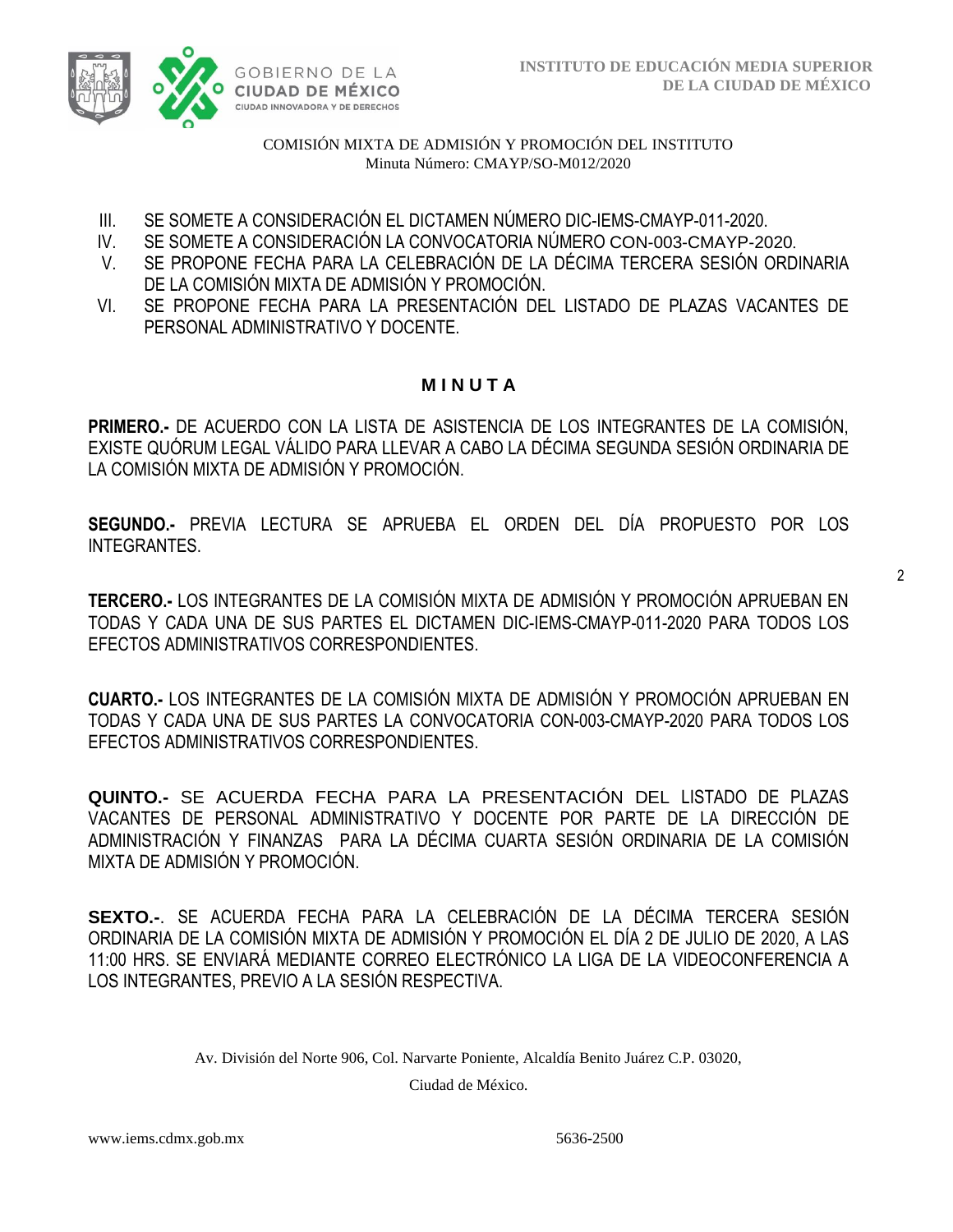

**SÉPTIMO.-** LA DIRECCIÓN DE ADMINISTRACIÓN Y FINANZAS Y LA DIRECCIÓN DE ASUNTOS ACADÉMICOS, EN EL ÁMBITO DE SUS RESPECTIVAS COMPETENCIAS REALIZARÁN LOS ACTOS Y ACCIONES CONDUCENTES A EFECTO DE DAR SEGUIMIENTO EN SUS TÉRMINOS AL DICTAMEN **DIC-IEMS-CMAYP-011-2020** Y CONVOCATORIA **CON-003-CMAYP-2020**, ASÍ COMO PARA TODOS LOS EFECTOS ADMINISTRATIVOS CORRESPONDIENTES.

**OCTAVO.-** LOS ACUERDOS TOMADOS EN LA PRESENTE SESIÓN, SON VÁLIDOS Y SURTIRÁN SUS EFECTOS LEGALES Y JURÍDICOS EN TÉRMINOS DE LO DISPUESTO POR EL ARTÍCULO TERCERO, PÁRRAFOS SÉPTIMO Y OCTAVO DEL "ACUERDO POR EL QUE SE AUTORIZA EL USO DE MEDIOS REMOTOS TECNOLÓGICOS DE COMUNICACIÓN COMO MEDIOS OFICIALES PARA CONTINUAR CON LAS FUNCIONES ESENCIALES Y SE ESTABLECEN MEDIDAS PARA LA CELEBRACIÓN DE LAS SESIONES DE LOS ÓRGANOS COLEGIADOS EN LAS DEPENDENCIAS, ÓRGANOS DESCONCENTRADOS, ENTIDADES DE LA ADMINISTRACIÓN PÚBLICA Y ALCALDÍAS DE LA CIUDAD DE MÉXICO, CON MOTIVO DE LA EMERGENCIA SANITARIA POR CAUSAS DE FUERZA MAYOR DEL CONSEJO DE SALUD DE LA CIUDAD DE MÉXICO", PUBLICADO EN LA GACETA OFICIAL DE LA CIUDAD DE MÉXICO EL 06 DE ABRIL DE 2020".

**NOVENO.-** AGOTADOS EN SU TOTALIDAD LOS ASUNTOS DEL ORDEN DEL DÍA, LOS INTEGRANTES DE LA COMISIÓN EXPRESARON SU CONSENTIMIENTO SIN MEDIAR ALGÚN VICIO DE LA VOLUNTAD, RESPECTO DE LA MINUTA EMITIDA, LA QUE SURTIRÁ SUS EFECTOS LEGALES A PARTIR DE SU PUBLICACIÓN EN LA PÁGINA OFICIAL DEL INSTITUTO DE CONFORMIDAD CON EL NUMERAL OCTAVO DE LA PRESENTE MINUTA, Y LAS FIRMAS AUTÓGRAFAS DE LOS QUE EN ELLA INTERVINIERON Y SE ASENTARAN UNA VEZ TERMINADA LA EMERGENCIA SANITARIA.-------------------------------------------------------

------------------------------------------------------------------------------------------------------------------------------------------------- ESTE DOCUMENTO SE CONCLUYE SIENDO LAS 12:44 HORAS DEL 25 DE JUNIO DE 2020--------------------------------------------------------------------------------------------------------------------------------------------------------

-------------------------------------------------------------------------------------------------------------------------------

-----------------------------------------------------------------------------------------------------------------------------------------------------

Av. División del Norte 906, Col. Narvarte Poniente, Alcaldía Benito Juárez C.P. 03020, Ciudad de México.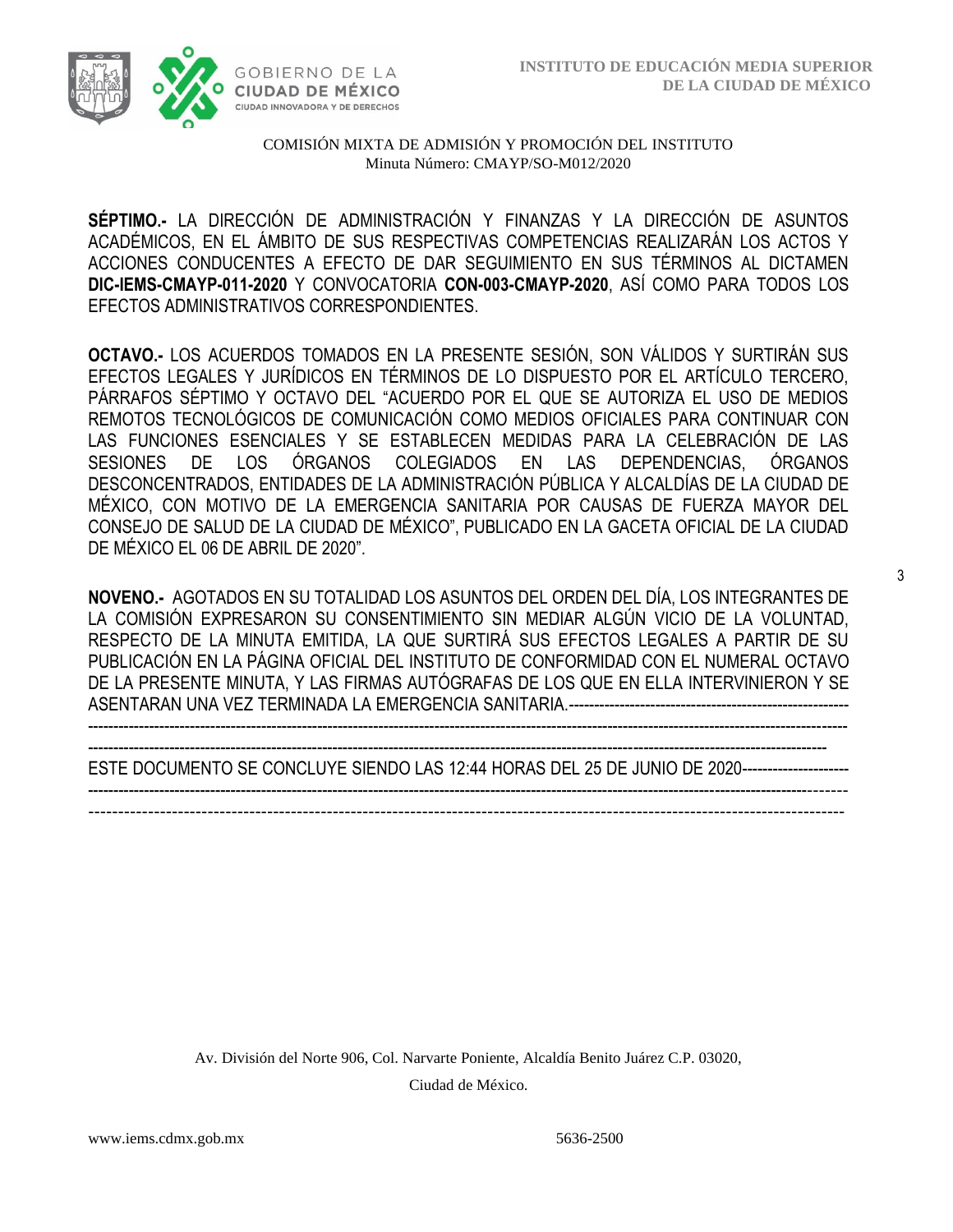

**FIRMAN LAS PARTES**

### **POR PARTE DE LOS TRABAJADORES DEL IEMS**

#### **SHIRLEY FLORENCIA DE LA CAMPA RENATA DELFINA ZUÑIGA SANTELIZ**

INTEGRANTE PROPIETARIA SECRETARIA GENERAL DEL SINDICATO DE LA UNIÓN DE TRABAJADORES DEL INSTITUTO DE EDUCACIÓN MEDIA SUPERIOR (SUTIEMS)

INTEGRANTE PROPIETARIA SECRETARIA GENERAL DEL SINDICATO INDEPENDIENTE DE TRABAJADORES DEL INSTITUTO DE EDUCACIÓN MEDIA SUPERIOR (SITIEMS)

# **JOSÉ ALBERTO REBOLLO VÁZQUEZ ROSA ELENA HOY GARDUÑO**

INTEGRANTE PROPIETARIO SECRETARIO DE ORGANIZACIÓN DEL SINDICATO DE LA UNIÓN DE TRABAJADORES DEL INSTITUTO DE EDUCACIÓN MEDIA SUPERIOR (SUTIEMS)

INTEGRANTE PROPIETARIA SECRETARIA DE ACTAS Y ACUERDOS DEL SINDICATO DE LA UNIÓN DE TRABAJADORES DEL INSTITUTO DE EDUCACIÓN MEDIA SUPERIOR (SUTIEMS)

Av. División del Norte 906, Col. Narvarte Poniente, Alcaldía Benito Juárez C.P. 03020, Ciudad de México.